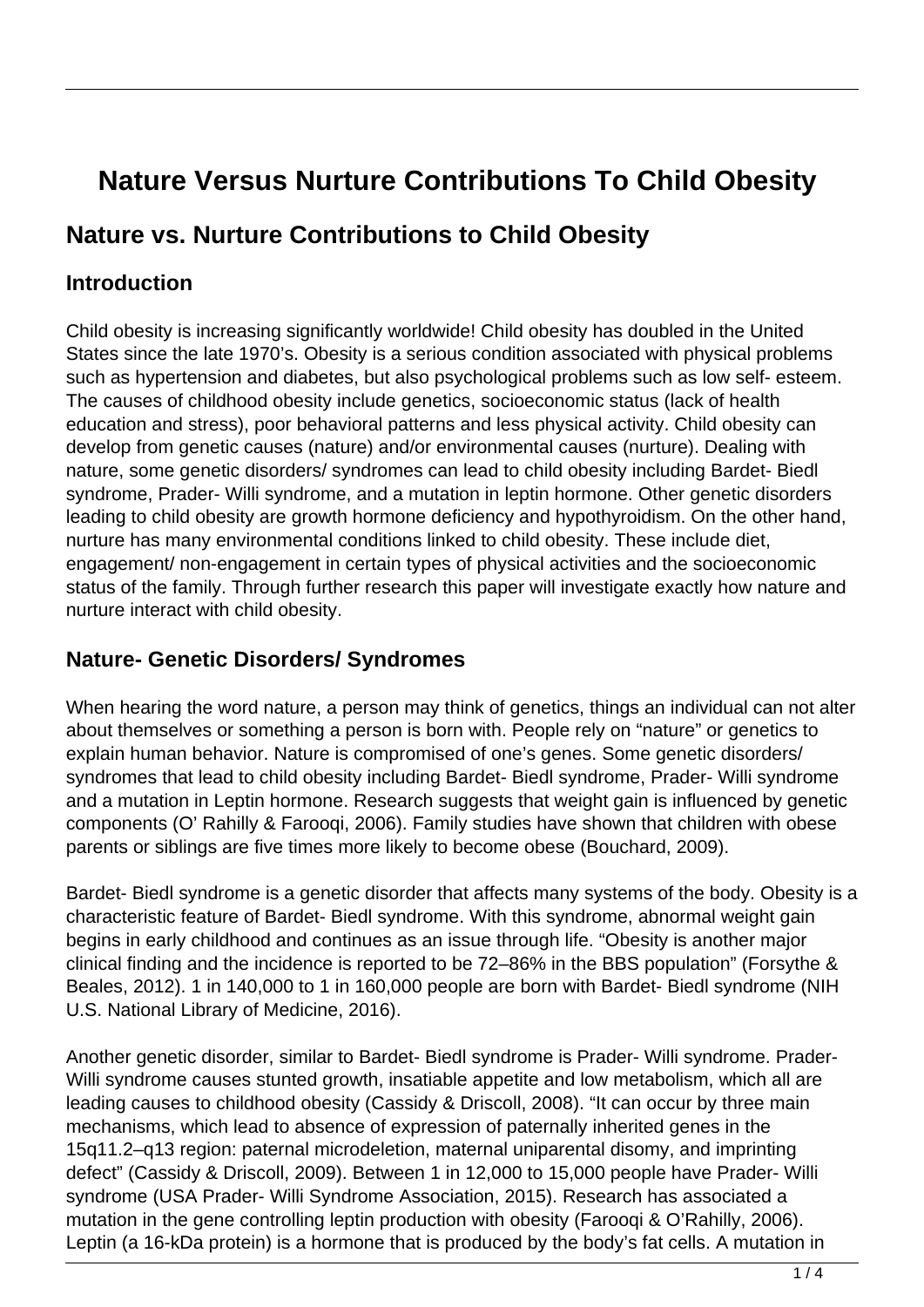the leptin gene can result in hyperphagia (increased appetite). This will cause an excessive food increase, leading to obesity (Farooqi & O'Rahilly, 2006). People who have a mutation of the leptin gene have insatiable hunger; this leads them to consume more calories than they can burn off. "Approximately 3-5% of human obese populations can be regarded as "relatively" leptin deficient and could benefit from leptin therapy" (Soliman, Yasin, & Kassem, 2012). Other disorders causing child obesity, such as growth hormone deficiency and hypothyroidism, are due to endocrine functions. Growth Hormone Deficiency is an endocrine syndrome due to not enough GH (growth hormone). This can cause the bones and metabolism to not fully develop. If the metabolism does not fully develop, this can cause obesity. Growth hormone deficiency approximately affects 1 in 3,500 children (Kemp, 2016). Similar to growth hormone deficiency, hypothyroidism is where the body's thyroid gland can't make enough thyroid hormone to keep the body running normally. This can also result in a low metabolism, which causes obesity. Through the previous research stated, there are very few children that have these genes/ syndromes that can cause obesity. Although these genetic mutations and syndromes can cause obesity, Herrera & Lindgren (2010) claimed that a genetic component occurred in 40% of children with obesity. Because of the low nature percentages, there are more nurture affects that cause childhood obesity. Brantley, Myers and Roy state, "Recent hypotheses in the scientific community suggest the current obesity epidemic is being driven largely by environmental factors (e.g., high energy/high fat foods, fast food consumption, television watching, 'super-sized' portions, etc.) rather than biological ones" (2005). Proven in several studies, environmental factors are more likely to cause child obesity than biological factors.

## **Nurture- Diet, Exercise and Wealth**

When people think of a child being obese, they may automatically relate it to environmental factors such as, diet, exercise and wealth. Nurture is the environmental factors that lead to the cause. Globally, 41 million preschool children were classified obese in 2016 (World Health Organization, 2017). Obesity is usually the result of an imbalance between calories consumed and calories used (World Health Organization, 2017). The World Health Organization (2017) claims that supportive environments and communities are fundamental in shaping people's choices and preventing obesity. Diet plays an important role in childhood obesity. The average recommended calorie intake for most children between 6 and 12 years old is 1,600 to 2,200 per day depending on how active the child is (Gavin, 2018). If a child eats too many calories, the body will exchange it for fat. Too much fat can lead to obesity. "High-calorie foods — such as sugary sodas, candy, and fast food — quickly add up to too many calories" (Gavin, 2018). Obesity rates have only increased in the last decade. Today, there is more availability to fast food and drive-thru's. It is easier for parents today, with their busy schedules, to go through a drive-thru and get fast food, rather than spending time to make a healthy balanced meal. Exercise and playing are other important factors, because physical activity burns calories and fat. Gavin (2018) states, "it is a great idea to play and be active for an 1 hour or more every day." This means an hour or more spent playing sports, playing outside, or riding a bike. In today's society technology is so advanced, children spend more time on their phones/ computers rather than outside playing. Gavin (2018) states, "Watching TV and playing video games won't burn many calories at all, which is why you should limit those activities to no more than 2 hours per day." A person burns only about 1 calorie per minute while watching TV (Gavin, 2018). Wealth or socioeconomics of a family are also important in childhood obesity. Wealth of a family could determine where the family lives. A higher-class family may be able to afford to live in a low-crime, gated neighborhood, which would make it easier for the children to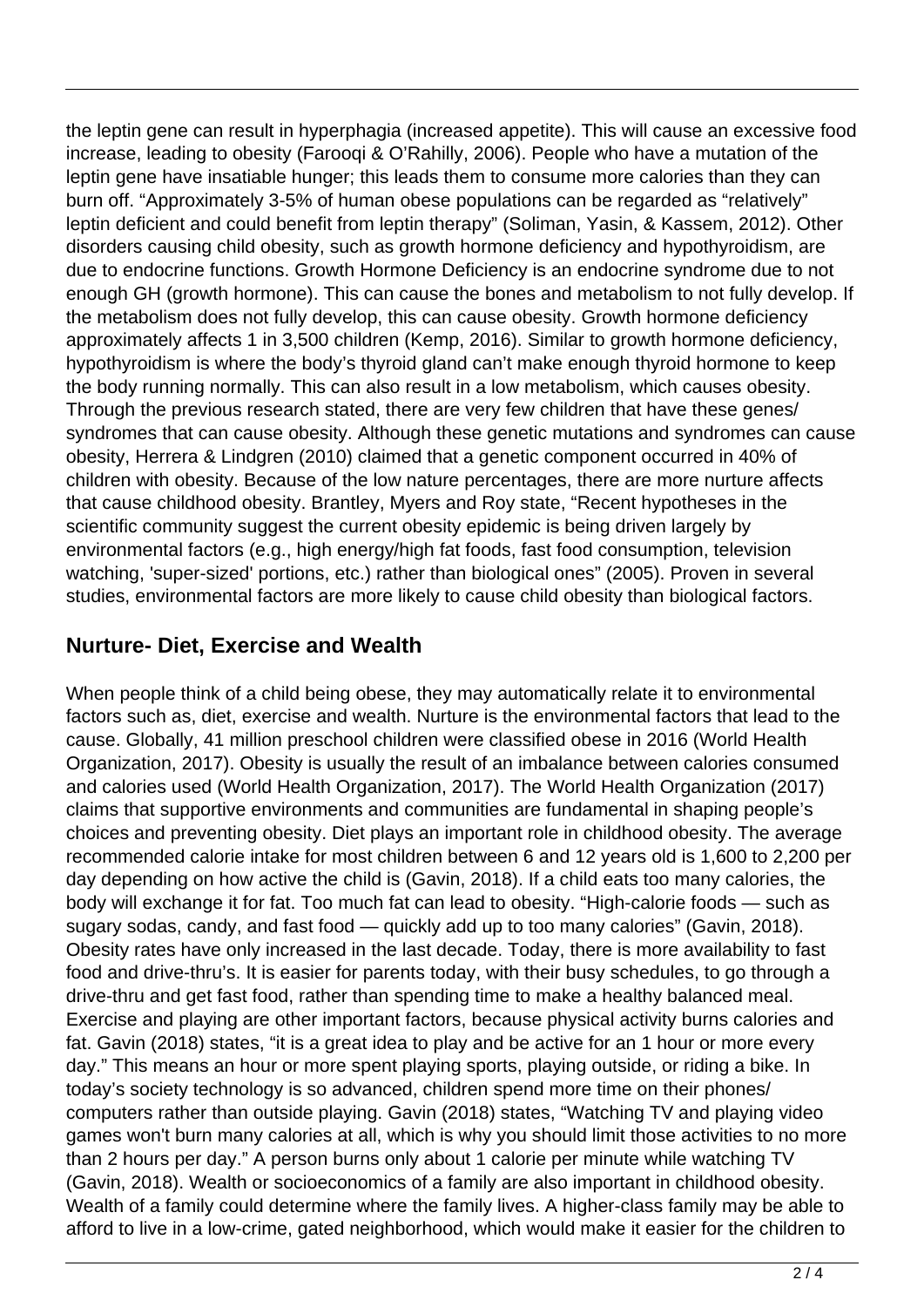play outside in their yard or ride a bike down the street. On the other hand, a family who cannot afford much may live in a high crime area and it might not be as safe for the children to play outside. Families with low income also may not be able to afford healthier foods. It could be easier for the family to buy a frozen pizza for five dollars, than to buy ten dollars on chicken and seven dollars plus on healthy sides. A low-income family may not be able to afford extra expenses such as a child playing a recreational sport, or even affording a gym membership. "Household wealth influences the material environment to which children are exposed. Lowincome may be related to food access dilemmas resulting from resource constraints and adverse food environments" (Liu, Ma, Jiang, Song, Fan & Wen, 2018).

# **Conclusion**

Through the research stated, nurture plays the biggest role in child obesity. This results from many children not eating balanced diets, not getting enough exercise/ physical activity and wealth of the family. Although nature, genetic diseases/ syndromes can cause obesity in some children, it is more likely for a child to become obese due to nurture. Previous research stated that 40% of childhood obesity cases were caused from a genetic mutation. That leaves the other 60% to lead to the nurture side. Obesity has reached epidemic proportions globally, with 2.8 million people dying each year as a result of being overweight (World Health Organization, 2017). Do not worry, though; this is good news! Through the research stated, most cases of childhood obesity can be prevented and are caused by environmental factors. If a child is suffering with obesity, it is the job of the parents and community citizens to guide these children in the right direction. Parents, limit phone/ computer time; make it required that your child spends at least 30 minutes a day doing an activity; this could be playing outside or riding a bike. Also, make sure that the child is eating a healthy, balanced diet. As a community citizen, make sure our community areas are kept safe, such as parks, trails, etc., to make it easier for children to enjoy these things. If enough is done child obesity rates can decrease; let's get this thing going!

### **References**

- 1. Bouchard, C. (2009) Childhood obesity: Are genetic differences involved? American Journal of Clinical Nutrition, 89, 1494S-1501S.
- 2. Brantley P.J., Myers V.H., Roy H.J. (2005). Environmental and lifestyle influences on obesity. US national library of medicine national institutes of health. Retrieved from https://www.ncbi.nlm.nih.gov/pubmed/15751906
- 3. Cassidy, B. S., Driscoll J. D. (2008). Prader- Willi Syndrome. European Journal of Human Genetics. 17(3). Retrieved from https://www.nature.com/articles/ejhg2008165
- 4. Forsythe, E., Beales, L. P. (2012). Bardet- Biedl syndrome. European Journal of Human Genetics. 21(13), 8-13. Retrieved from https://www.nature.com/articles/ejhg201211
- 5. Gavin, L. M. (2018). Learning About Calories. Kids health from Nemours. Retrieved from https://kidshealth.org/en/kids/calorie.html
- 6. Herbert, A., Gerry, N. P., Mcqueen, M. B., Heid, I. M., Pfeufer, A., Illig., T…Christman, M. F. (2006). A common genetic variant is associated with adult and child obesity. Science, 312, 279-283.
- 7. Herrera, M. B., Lindgren, M. C. (2010). The Genetics of Obesity. US national library of medicine national institutes of health. Retrieved from https://www.ncbi.nlm.nih.gov/pmc/articles/PMC2955913/